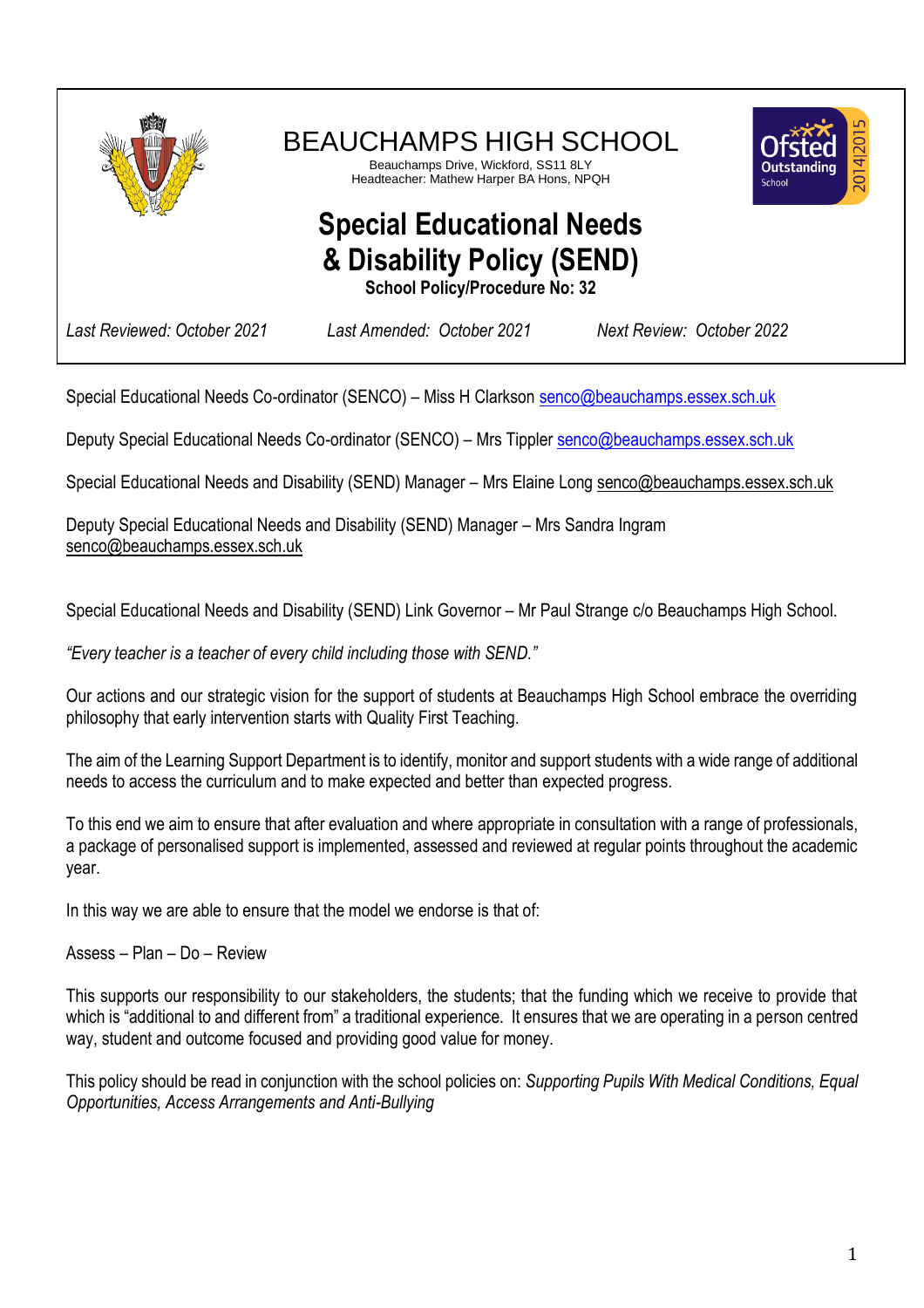# **AIMS**

It is the intention of Beauchamps High School to provide a high quality inclusive experience for every student in the school. The Leadership of the school have high aspirations in relation to outcomes for students with additional or special educational needs.

This is to ensure that students who attend our school achieve their best, become confident individuals living fulfilling lives and make a successful transition into adulthood whether this is in the form of employment, further education or training.

This is an outcome-focused response and moves away from the traditional model, which is based around the "hours of support" and "Velcro" in class support. Instead, in addition to in class support we aim to provide a range of Learning Support which meet students' individual needs.

To fulfil these expectations the school:

- Will embrace the guidance outlined in the SEND Code of Practice 0-25 May 2015, operating within its framework to provide support to students who have additional and special educational needs. This is implemented with a graduated response to individual needs and starts with Quality First Teaching
- Has a well-developed programme of Continual Professional Development which enhances Quality First Teaching. The SENCO provides staff with guidance on Teaching and Learning for students who experience difficulty accessing the curriculum due to their additional educational needs
- Supports the SENCO and Learning Support Department who provide teaching staff with One Page Profiles and One Plans which are designed in consultation with the student and often parents and intended to provide all staff with information, which will inform and guide the personalisation of the classroom experience for learners
- Have an expectation that any in class support is well directed and firmly focused on learning.
- Support a SENCO who works closely with other professionals and agencies who can contribute to the provision for individual students and their families and which support high quality teaching. Parents are supported to have a good understanding of the effectiveness of the support put in place by the school

#### **IDENTIFYING SPECIAL EDUCATIONAL NEEDS**

The SEND Code of Practice 0-25 May 2015 describes the four broad categories of need as:

- Communication and Interaction
- Cognition and Learning
- Social Emotional and Mental Health
- Sensory and/or Physical Needs

These areas give a broad overview of the range of needs which practitioners should plan for. We recognise that individual learners can often have needs which are identified as being in some, most or all of these areas and that these needs may change over time.

As such our response should be person centred, graduated and always based on an understanding of their needs and personal strengths and should seek to address and support them all. This is achieved by using evidence based interventions which are targeted at areas of difficulty and where required embrace the use of specialist equipment or technology.

This will help to overcome any barriers to learning and participation for students and support them in engaging with a broad and balanced curriculum and in their ability to make at least good progress over time from KS2 to KS4. Where students are identified as making slow or horizontal progress due to their specific needs this progress may be relative to their starting points.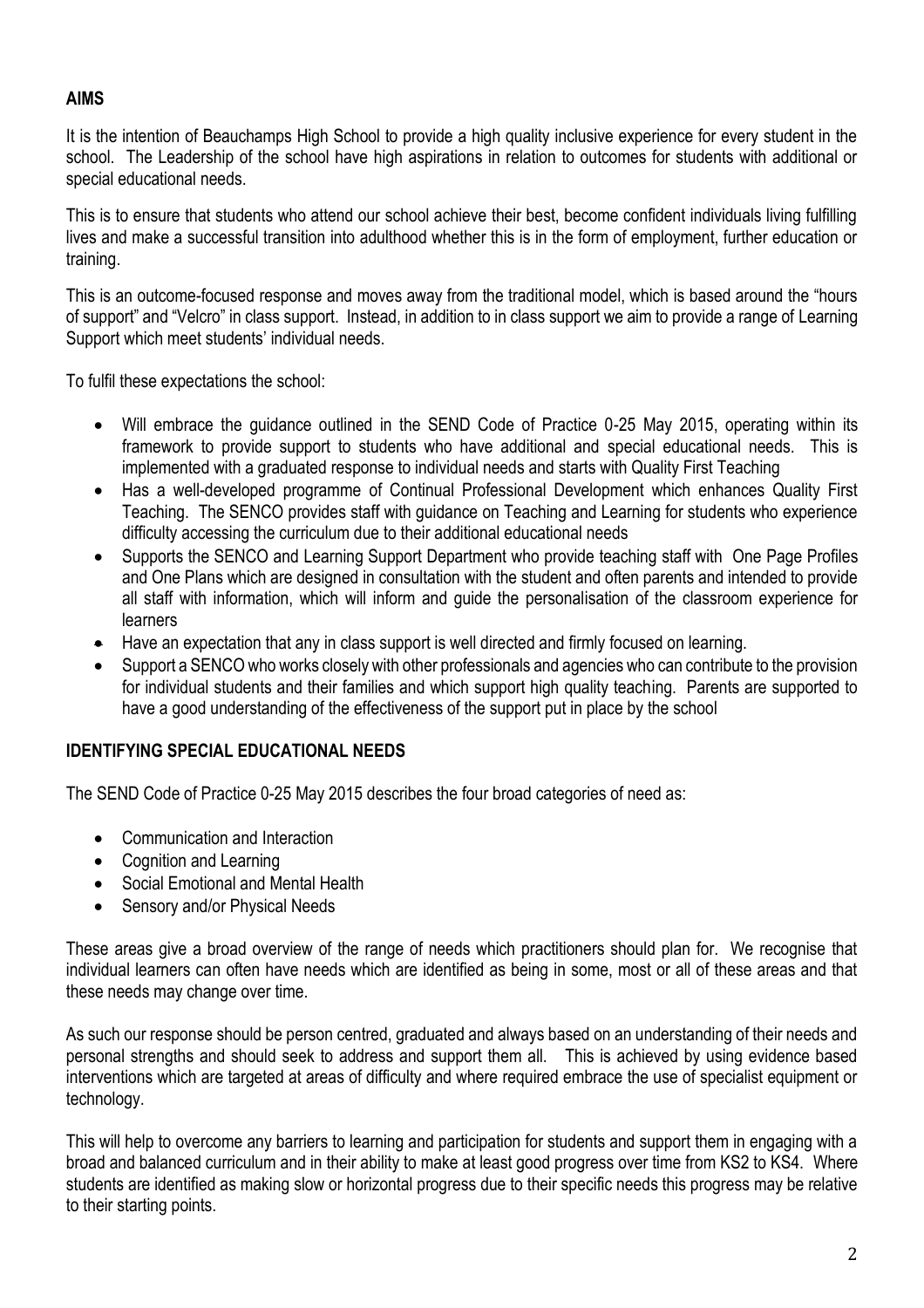Other factors may contribute to a negative impact on progress but are not considered to be a Special Educational Need. The primary factor of being placed on SEND Support being in receipt of an Education Health and Care Plan (EHCP) must be an educational need. These other factors might include:

- Disability (the Code of Practice outlines the "reasonable adjustment" duty for all settings and schools provided under current Disability Equality legislation - these alone do not equate to SEND but the SENCO will consult with students and parents to ensure that any reasonable adjustments are made)
- Attendance and Punctuality
- Health and Welfare
- English and Additional Language
- Being in receipt of the Pupil Premium Grant
- Being a Looked After Child
- Being a child of a Serviceman/woman

Any concerns relating to a student's behaviour are assessed to ascertain the underlying cause of the behaviour as a response to an educational need.

The Code of Practice states that students are only identified as SEND if they do not make adequate progress despite a consistent diet of Quality First Teaching and appropriate interventions.

Beauchamps High School supports teaching staff to be responsible and accountable for the progress and development of students in their classes. This includes being involved in the planning for and monitoring of the progress of students who access support from additional adults. High quality teaching, which is differentiated for individual students, is the first response to students who may or may not have SEND. Additional intervention and support cannot compensate for a lack of quality teaching.

The school monitors and reviews the standard of Teaching and Learning through its observation schedule and appraisal programme. Teachers are formally observed three times a year and the Headteacher, senior staff and pastoral team conduct regular learning walks.

The identification of underachieving students by Senior Leaders, Heads of Department, Heads of Year and the SENCO allows the school to ensure the quality of teaching for all students is good or better. There is a dedicated email address, which staff can use to report concerns about student progress during periods between data collection.

Where a need for further training or development is identified, staff are supported to broaden their understanding of teaching students with High Incidence, Low Need and Low Incidence, High Need.

The SENCO may decide it is appropriate in line with the graduated response to place a student on the SEND register for SEND Support. This involves consultation with the student, their parents and the student's teachers. Assessment data is analysed to evaluate student progress in line with their peers within the school, nationally and in the context of national expectations. This includes a range of high quality assessment tools which provide the SENCO with standardised scores and quantified data to establish areas of specific need.

Where a higher level of need is identified it may be necessary to consult with specialist teachers, other educational and health care professionals or Educational Psychologists to conduct more specialised assessments in order to further develop both understanding and response to these additional needs.

This may but not always result in a decision to apply for an Education Health and Care Plan in order to ensure we are funded sufficiently to employ the range of provisions which will enhance the students' educational experience and support them to make at least expected progress. There is still an opportunity to apply to the Local Authority for additional funding without the need for an EHCP.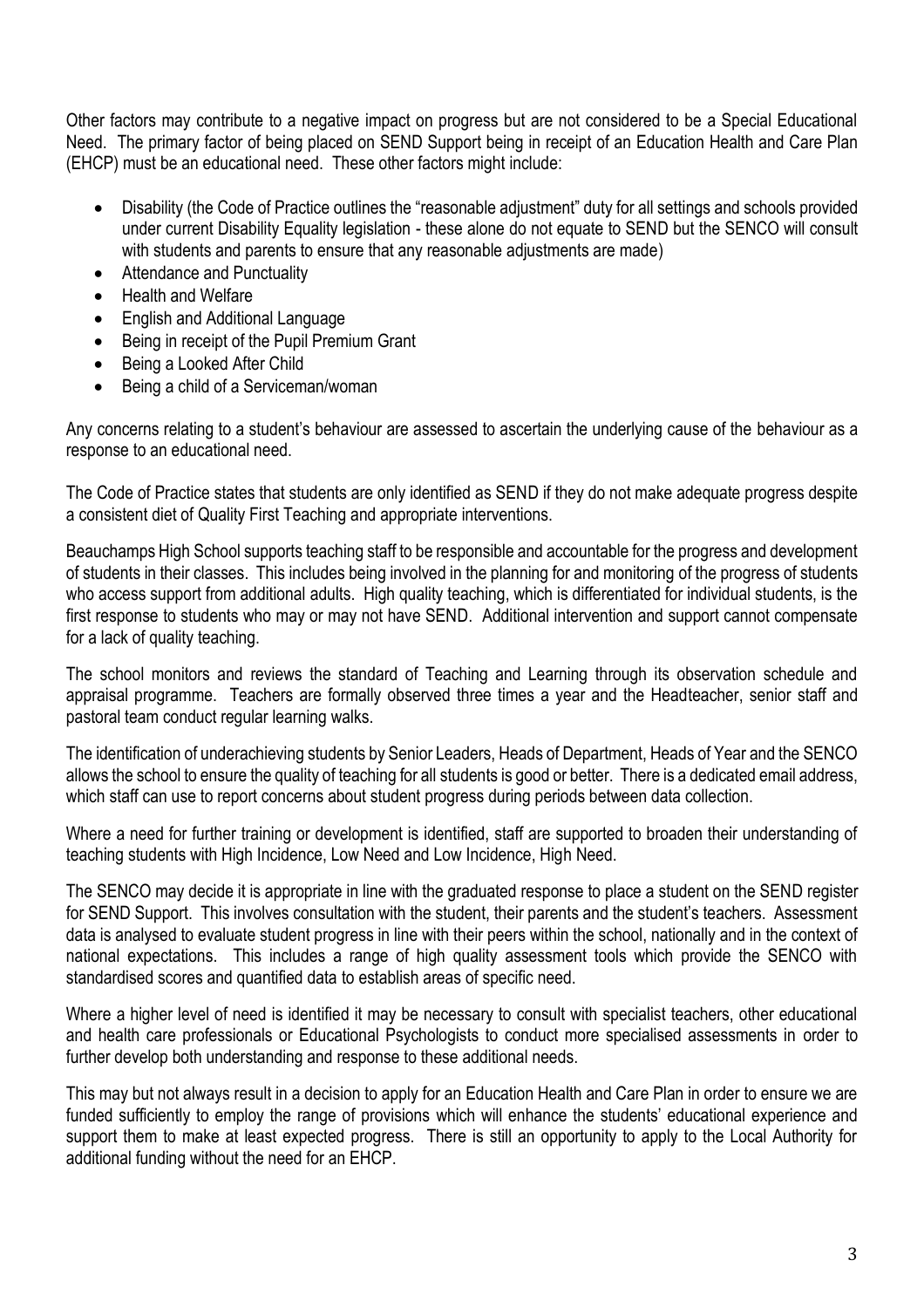In order to ensure that the range of additional support is appropriate Beauchamps High School follows the recommended approach of:

• The graduated approach at Beauchamps High School is linked to our student centred approach, which places the individual needs of the students firmly as a priority. We are less concerned with a way of thinking about SEND students as being more or less able but in developing the understanding of our teachers in how to respond to the individual needs of the students and in making their experience as personalised as possible. Where it is important to understand the specific nature of a diagnosis, staff will be given training and support appropriate to the teaching of the student.

The cycle of ASSESS – PLAN – DO – REVIEW at Beauchamps High School is described in the following paragraphs:

- Once needs have been assessed, a package of support is planned to meet the individual needs whatever they may be. This may include a range of services including in class support that is well-managed and focused on progress, learning and outcomes. Other services may include access to an Occupational Therapist, Speech and Language Therapist, Specialist Teacher, Counsellor or Educational Psychologist.
- Once any additional support has been commissioned it is carried out for a specific duration. This will depend on the type of support but will be reviewed at least every term if not sooner to ensure that it is effective, having a meaningful impact and providing value for money. If an intervention or part of this support package is not working we will re-evaluate and recommend an alternative intervention.
- Once the duration of the intervention is completed hard data supports our evaluation. Has the student made progress? Has the support been effective? Would it be effective to run the programme again? Is there better solution?

These questions allow us to make decisions based on evidence and which support our development of the services offered to an individual student. Outcomes from these interventions are shared with teachers and feed into students' individual One Plan. This ensures that students and parents are informed of development, continuing areas of needs and provisions, which are made to support these needs. It also allows teaching staff to implement strategies from individual work which will have a positive impact on students' progress in class.

These One Plans are live documents that are designed to be redrafted in consultation with the student and often their family to ensure there is a cohesive approach from all members of our community as we strive to maximise the opportunities and outcomes for these learners.

Where additional expense is incurred to meet the needs of the students in excess of the low cost, high incidence SEND funding the school receives, the SENCO will request further funding from the Local Authority in order to meet these needs. This funding comes from the High Needs Block and covers any expenditure in excess of £6,000. If it is necessary to engage additional services, students and parents are consulted as the process continues and other professionals involved provide reports to the school and to parents.

Where it becomes clear that a student is consistently not making progress despite a range of support being put in place, an alternative and more specialist setting may be more appropriate to meet the young person's needs. The SENCO in consultation with the Headteacher, the student and their family will begin the process of gathering evidence of interventions carried out by the school and will engage with the Local Authority via SENCAN in order to support the student in to a more appropriate setting. This would only occur in cases where the school had exhausted its own and additional resources and where the student was still not able to make progress.

## **EXITING THE SEND REGISTER**

It is always an ambition of the school that the support which is put in place at whatever level will result in the student making progress in line with their peers. If this progress is sustained over time then it will always be the intention of the school to reduce the level of support the student receives.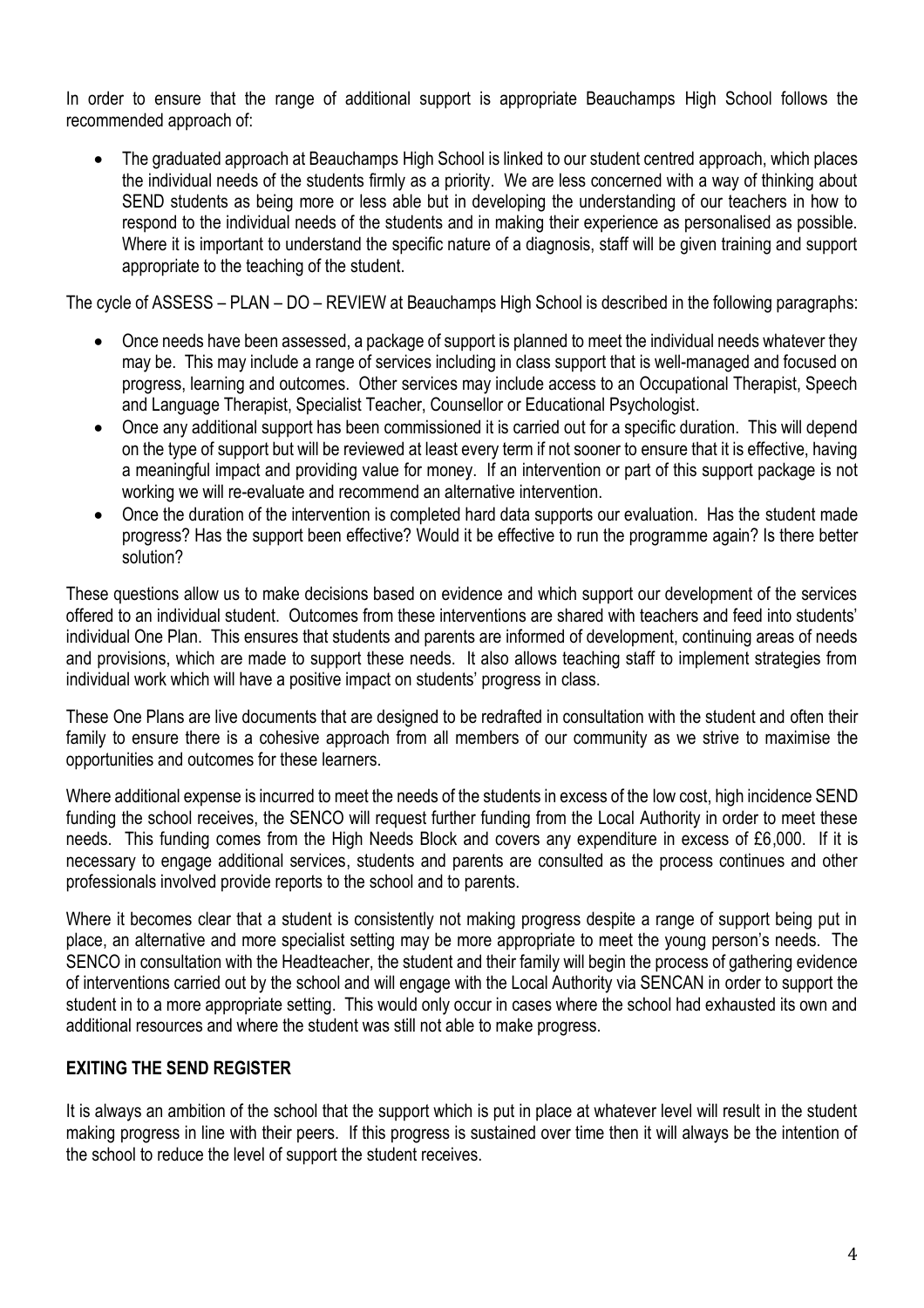If this is the case we may recommend that a Statement or EHCP is no longer appropriate and this would be done at the student's Annual Review meeting. Where students appear on the SEND register of SEND support it may mean that they are monitored before being removed from the register completely. At Beauchamps High School this would result in them being recorded as an N on our MIS (Management Information System) and would make staff aware that there was a level of need. This allows a 'class-watch' level of awareness from teaching staff.

A student would only be removed if they had evidenced sustained progress over time with a level of support which has been faded back to the point where any progress is achieved independently.

#### **SUPPORTING STUDENTS AND FAMILIES**

At Beauchamps High School student and parental engagement is very important, our school website clearly signposts the [Local Authority Local offer](http://www.essexlocaloffer.org.uk/) and provides parents and carers with our SEND [Information report](http://www.beauweb.org.uk/wp-content/uploads/2014/09/Beauchamps-High-School-SEN-Information-Report1.pdf), a parent's guide to the SEND Information report as well as links to the DfE guidance to the SEND Code of Practice for parents. There are links to flow charts which support parental understanding of the new processes for application for an EHCP as well as how to appeal a decision they may be unhappy with.

The school has positive links with other agencies who are able to support the family in a variety of ways, to challenge poor attendance or offer support dealing with behaviour in the home. Where the school feels it is appropriate a referral may be made to one of these agencies or to a Health or Social care professional.

The admission arrangements for the school are available in a separate document which can be accessed via the school's website. In addition the school adheres to the Admissions Code of Practice in ensuring that young people with SEND are treated fairly. We consider applications from students who have SEND but do not have an EHCP on the basis of our published admissions procedures. We would not refuse to admit a student who has SEND because we feel we could not meet their needs or because they do not have an EHCP. Where a child has an EHCP the student and family will have named the school they decide is best able to meet the needs of the young person in their EHCP.

At Beauchamps High School we work to ensure that all students including those with SEND have fair access to internal and external examinations. This includes appropriate access arrangements which reflect the student's normal way of working. This might include an application for 25% extra time, the option to use a reader or a scribe.

Where it is identified that a student will require this support, the SENCO will organise the appropriate standardised testing by the in-house specialist assessor, whose qualifications are regularly updated, which provides the information the Joint Council for Qualifications (JCQ) require to validate the support. This application also must paint a picture of need that shows the student's current conditions in lessons and why additional support is needed. Where students will require these additional arrangements for exams this testing is carried out in Year 9 and then again in Year 11 to ensure that students have correct access arrangements in place, that arrangements are still used and appropriate, and for these arrangements to be amended if required. The SENCO is supported by the school's examinations officer to make these applications online. Students who join the school or stay on into the Sixth Form will always be re-tested.

Beauchamps High School work closely with our feeder primary schools to ensure effective transition arrangements are in place. The SEND Manager or SENCO will attend Year 5 and Year 6 reviews where appropriate and all vulnerable students are offered a package of additional visits to ensure that they are confident in their choice and are able to make the best possible start to their Secondary education.

We work with the student, parents, their Primary School teacher and SENCO to produce a one page profile in readiness for their start at Beauchamps High School so that their needs are recorded and any specific planning or modifications are in place when they arrive at the school so that the best possible transition is made.

Where students leave the school we will provide their next school with any and all appropriate information about their level of need and the planning which has taken place to support these needs. This would include all details contained in their SEND file, reports from specialist teachers and other professionals.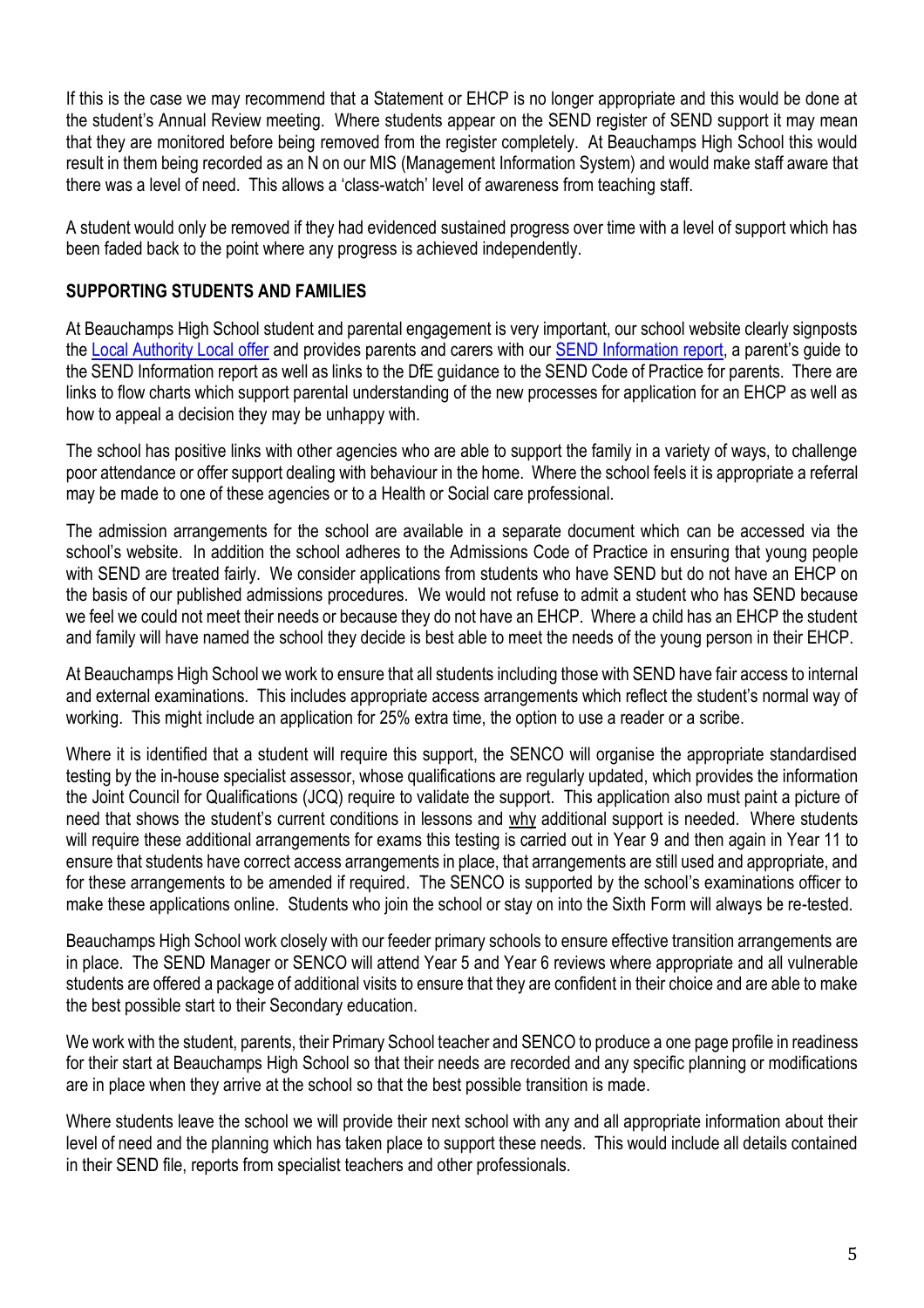Where students are making the transition to another Post 16 provider we will ensure that time is spent in Year 11 supporting the young person to make a positive transition. This may mean that they spend some time at the new provision and in some cases they may attend some lessons there. Again all relevant information will be passed to the new setting in order to fully support the student and the provider in getting it right.

## **SUPPORTING STUDENTS AT SCHOOL WITH MEDICAL CONDITIONS**

The school recognises that students at school with medical conditions should be properly supported so that they may have full access to education, including school trips and physical education. Some children with medical conditions may be disabled and where this is the case the school will comply with its duties under the Equality Act 2015.

Some students may also have SEND and may have a statement and/or EHCP which brings together health and social care needs, as well as their educational provision. Further guidance can be obtained by reading the school's policy on supporting pupils at school with medical conditions.

## **MONITORING AND EVALUATION OF SEND**

The school operates on the model of ASSESS-PLAN-DO-REVIEW in order to ensure that any and all progress is monitored and to ensure that the quality of provision we offer students is evaluated regularly. In this way we aim to constantly refine and improve on our 'School Offer' to students who require additional support. All students with SEND are recorded in the SEND Register which is accessible to all staff.

## **TRAINING AND RESOURCES**

As previously stated, a comprehensive programme of professional development is established at the school. Where it is identified, through learning walks and observation, that staff require further training and development the SENCO and Deputy Headteacher in charge of Continuous Professional Development will encourage staff members to undertake specific training. This will be conducted in-house by the SENCO or one of the Learning Support team members with a specific area of expertise. We also use external providers to ensure that members of the Learning Support department have opportunities to develop relevant and useful skills.

A system of induction is in place within the school and all new members of teaching staff meet with the SENco or SEND Manager in order to fully understand the expectations on them as part of the graduated response, on their statutory obligations in providing High Quality Teaching and to learn the systems and structures in place around the schools SEND provision. The SENCO will also brief individual staff as well as groups of staff and even the whole school when required.

The SENco will regularly attend SEND Cluster and Local Authority Update meetings as well as attend training sessions which support the schools response to local and national updates.

## **ROLES AND RESPONSIBILITIES**

The role of the SEND Link Governor is to monitor and oversee the work of the SENCO and the schools compliance with current legislation the SEND Code of Practice. The link Governor, Mr Paul Strange, meets with the SEND Manager at least once a term to discuss the provision and gain an understanding of the progress students are making. The SEND Governor is also briefed on funding arrangements for students with SEND and has an understanding of the interventions and support which is facilitated by this funding.

The SEND Teaching Assistants/Learning Support Assistants are deployed using a curriculum model where they are predominantly based within a subject area. This allows them to develop skills in this area which maximise their impact. Additional adults are expected to be guided appropriately by teaching staff in order to be fully engaged in teaching and